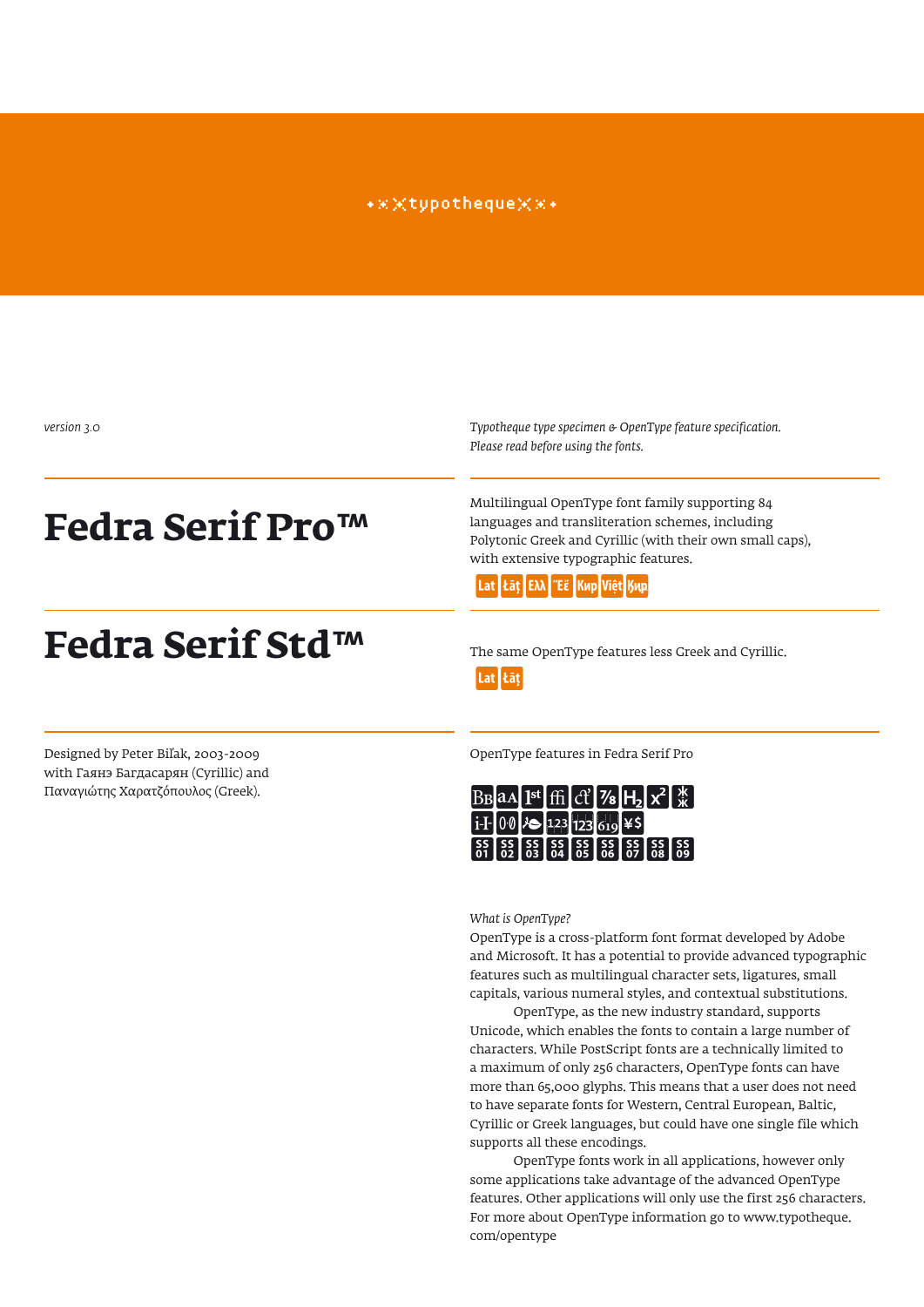A contemporary lowcontrast serif typeface with two different sets of extenders intended to work mainly at small sizes. It can be used in media as diverse as postage stamps and museum signage.



basic character set

ABCDEFGHIJKLMNOPQRSTUVWXYZ abcdefghijklmnopqrstuvwxyz ABCDEFGHIJKLMNOPQRSTUVWXYZ abcdefghijklmnopqrstuvwxyz

ΑΒΓΔΕΖΗΘΙΚΛΜΝΞΠΡΣΤΥΦΧΨΩ αβγδεζηθικλμνξπρςστυφχψω ΑΒΓΛΕΖΗΘΙΚΛΜΝΞΠΡΣΤΥΦΧΨΟ αβγδεζηθικλμνξπρςστυφχψω

**АБВГДЕЖЗЙКЛМНОПРСТУФХЦЧЩЫЭЮЯ** абвгдежзйклмнопрстуфхцчщыэюя **АБВГДЕЖЗЙКЛМНОПРСТУФХЦЧЩЫЭЮЯ** абвгдежзйклмнопрстуфхцчщыэюя

O123456789 0123456789 (...:?!@£¥\$€™)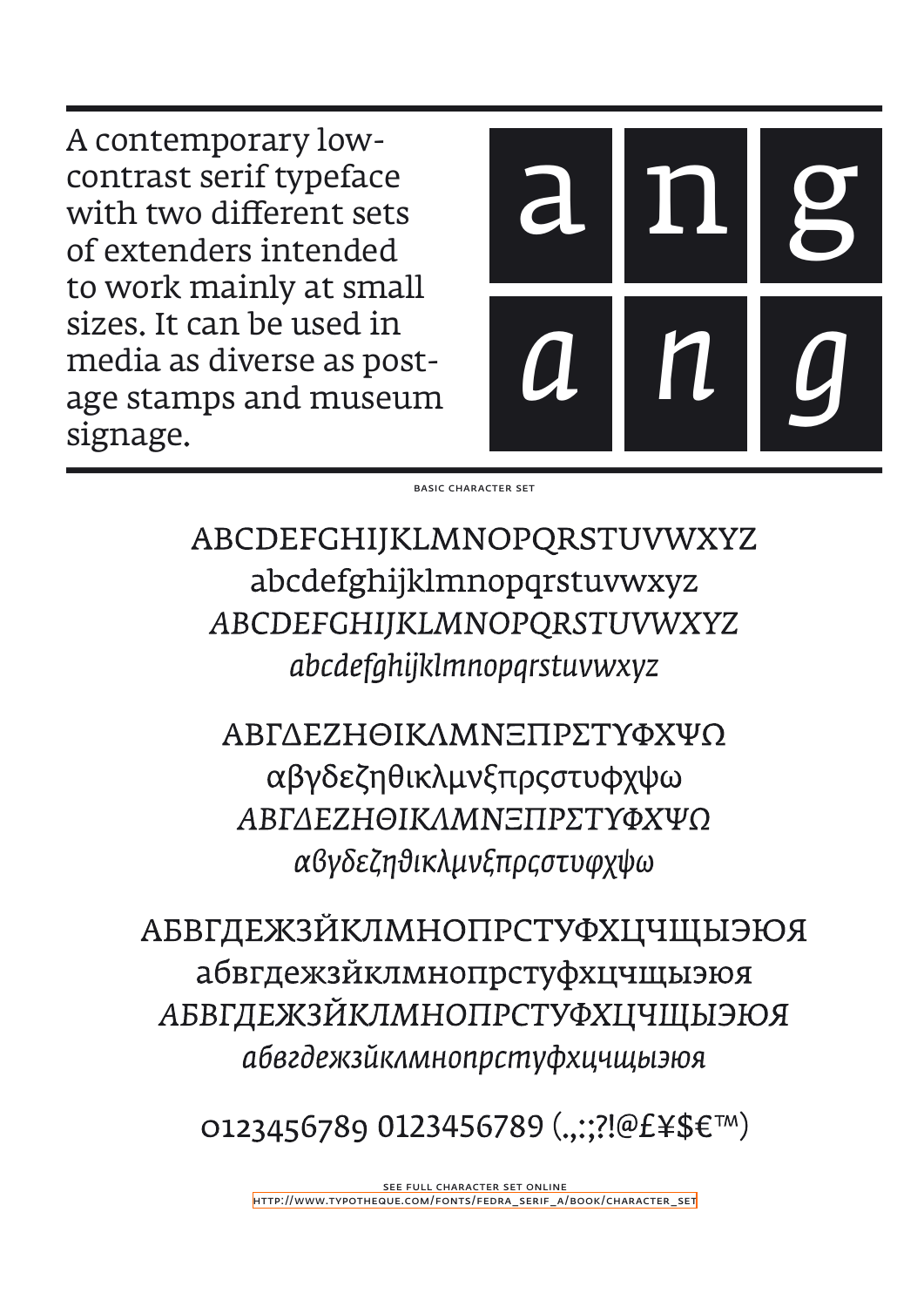www.typotheque.com/fonts/fedra\_serif\_a

Antikva (1932), trotz seiner Bemühungen um die moderne tschechische Schrift bei der *Bauerschen Giesserei* in Frankfurt hergestellt. Ihr internationaler Erfolg wirft Fragen auf: War FEDRA SERIF A B

es der ausgeprägte tschechische Stil oder waren es die allgemein anerkannten *kalligrafischen Grundsätze*, welche diese Schriftart so attraktiv machten? Seine zweite Schriftart, fedra serif a demi

ebenfalls gekonnt auf kalligrafische Prinzipien abgestützt, war *Menhart Roman* (1933–1934), durch *Monotype* 1934–1936 veröffentlicht. In seiner Broschüre zur neuen Schrift legte fedra serif a medium

**Menhart dar, was seiner Meinung nach die** *Anforderungen* **an eine moderne Druckschrift waren: "Ein neues Zeitalter verlangt nach einer neuen Schriftform; es ist sinnlos,**

FEDRA SERIF A BOL

Antikva (1932), trotz seiner Bemühungen um die moderne tschechische Schrift bei der *Bauerschen Giesserei* in Frankfurt hergestellt. Ihr internationaler Erfolg wirft Fragen auf: War FEDRA SERIF B B

es der ausgeprägte tschechische Stil oder waren es die allgemein anerkannten *kalligrafischen Grundsätze*, welche diese Schriftart so attraktiv machten? Seine zweite Schriftart, fedra serif b demi

ebenfalls gekonnt auf kalligrafische Prinzipien abgestützt, war *Menhart Roman* (1933–1934), durch *Monotype* 1934–1936 veröffentlicht. In seiner Broschüre zur neuen Schrift legte fedra serif b medium

**Menhart dar, was seiner Meinung nach die** *Anforderungen* **an eine moderne Druckschrift** waren: "Ein neues Zeit**alter verlangt nach einer neuen Schriftform; es ist sinnlos**

**FEDRA SERIF B BO** 



comparison of fedra serif a and fedra serif b

ara, no obstante, es la aparentemente es casa trascendencia de sus debates. Nos otros, los diseñado res de tipografías, e **stamos convencidos de la importancia**  $\frac{|\lambda|^{|\lambda|}}{\lambda}$  and  $\frac{|\lambda|^{|\lambda|}}{\lambda}$  and  $\frac{|\lambda|^{|\lambda|}}{\lambda}$  and  $\frac{|\lambda|^{|\lambda|}}{\lambda}$  and  $\frac{|\lambda|^{|\lambda|}}{\lambda}$  and  $\frac{|\lambda|^{|\lambda|}}{\lambda}$  and  $\frac{|\lambda|}{\lambda}$  construes



&&&&&&& &&&&&&& alternate glyphs

available styles

 A Book  *A Book Italic* A Demi  *A Demi Italic* A Medium  *A Medium Italic*  **A Bold**  *A Bold Italic* B Book  *B Book Italic* B Demi  *B Demi Italic* B Medium  *B Medium Italic*  **B Bold**  *B Bold Italic*

↦⇝⇒⇔⇐↤∠∡∥∧∩∪≅≍ ≡≺≻⊂⊃⊆⊇⊏⊐⊑⊒⊢⊤⊥⊩⩭ ⪯⪰△∅∈∉∛∜∝ℂ�℘ℝℵ ℶℷℸ⟨⟩⌈⌉⌊⌋∃∄△� ∮′″‴

 $-$  MATHEMATICAL SET  $-$ 

Pro version.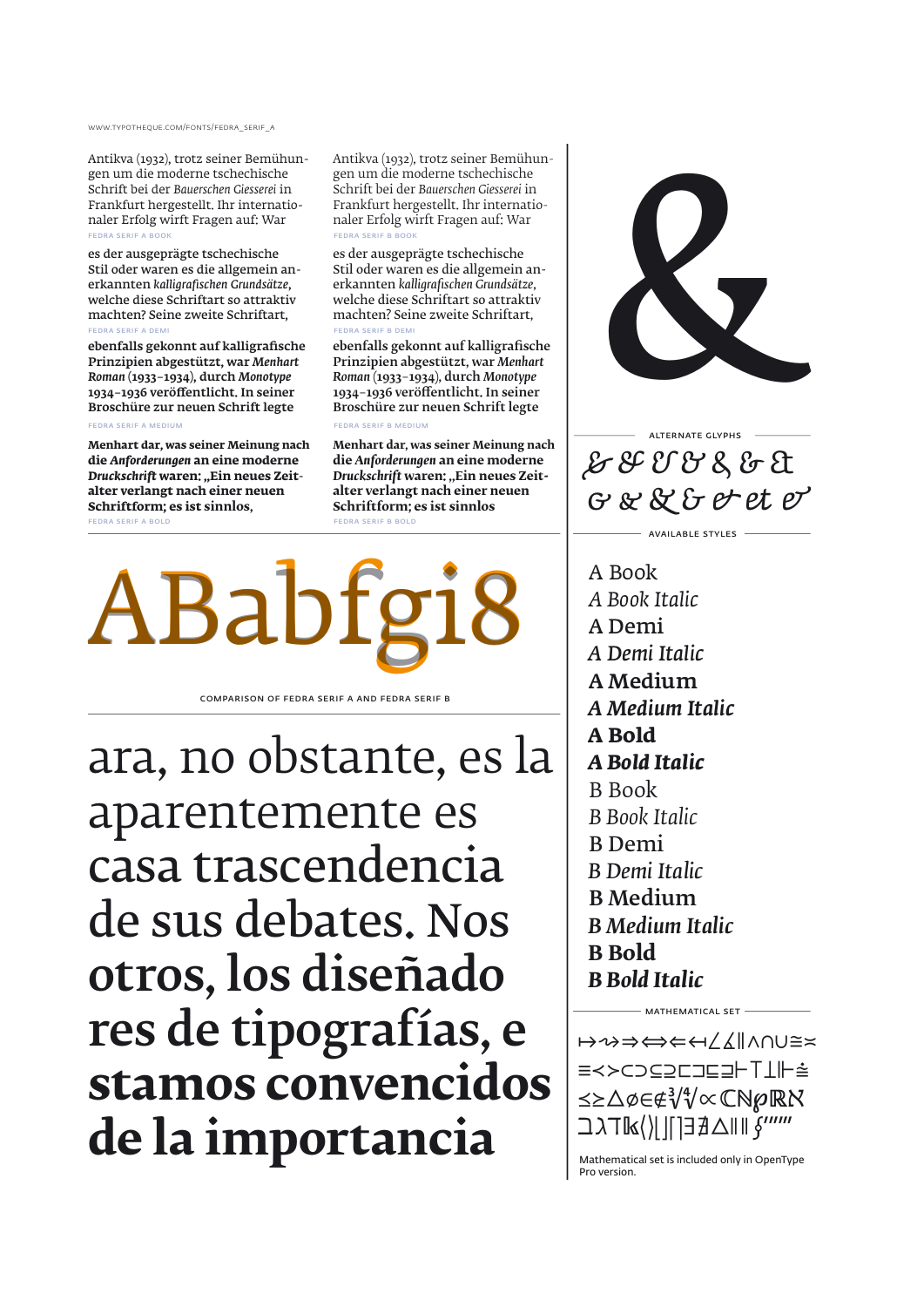## Fedra Serif A

#### Lithuanian

Typotheque - šriftų gamybos įmonė Hagoje, Nyderlanduose, kuria ir parduoda originalius fontus Mac ir PC platformoms. Mūsų tikslas yra puoselėti nepriklausomų šriftų kūrėjų tradiciją, prisidėti prie šrifto istorijos t stinumo kuriant kokybiškus šriftus, kurie atspindi mūsų laikmetį ir tarnauja mūsų reikmėms. Typotheque specializuojasi kurti įvairius klientų pageidaujamus šriftus,

#### Bulgarian

Typotheque е фирма за шрифтове в Хага, Холандия, която разработва и продава оригинални шрифтове за Mac и PC. Нашата цел е да продължаваме традициите на независимите фирми за шрифтове, като даваме своя скромен принос в историческото развитие на печата и създаваме качествени шрифтове в духа на нашето съвремие и неговите нужди.

#### Esperanto

Typotheque estas litertipaj fandejo kies sidejo troviĝas en Hago, Nederlando. Ĝi kreas kaj distribuas originalajn litertiparoj por Makintoŝ kaj PK. Nia tasko estas daŭrigi la tradicion de la memstaraj presliteraj fandejoj donante nian kontribuadeton al la senĉesa sekvo de la tipografihistorio per la kreado de altkvalitaj litertiparoj reflektantaj niajn tempojn kaj respondantaj al

#### **Icelandic**

**Typotheque er leturfyrirtæki í Haag í Hollandi. Fyrirtækið þróar og markaðssetur upprunalegar leturtegundir fyrir Makka og PC. Fyrirtækið einbeitir sér að því að viðhalda hefðum sjálfstæðra leturhönnuða og leggja þannig að mörkum til að viðhalda samfellu í sögu leturgerða. Jafnframt þessu er leitast við að hanna gæðaletur sem endurspeglar nútímann og þjónar tilgangi** 

#### *Slovene*

*Typotheque je oblikovalski atelje s sedežem v Hagu na Nizozemskem, ki razvija in trži originalne tipografije za osebne računalnike PC in Macintosh. Naš cilj je nadaljevati tradicijo oblikovanja neodvisnih tipografij; želimo si prispevati tudi svoj delež k razvoju tekom zgodovine. To želimo doseći z ustvarjanjem kakovostnih tipografij, ki izražajo naš čas in služijo njegovim potrebam. Razen razvijanja maloprodajne knjižnice je Typotheque specializirana tudi v oblikovanju namenskih* 

#### *Hungarian*

*A Typotheque betűtervező műhely, amely Hollandiában alakult, Hágában, ahol betűket fejleszt és forgalmaz Macintoshra és PC-re. Elkötelezettek vagyunk a független betűöntőműhelyek tradíciói iránt, napjaink szükségleteihez igazodó kiváló minőségű fontjainkkal magunk is hozzá szeretnénk járulni a betűtörténet fejlődéséhez. A standard font-készletek készítése mellett a Typotheque egyedi betű-fejlesztésekre*  criando tipos de letra de *specializálódik különféle nyelvekhez és*  qualidade que reflectem os

#### *Hawaiian*

*'O Typotheque he wahi ho'ohehe'e hua kēpau ma Ka Haka, Hōlani, a hana a kū'ai aku mākou i nā hua kumu no ka Mac me ka PC. 'O kā mākou ho'ohiki 'ana ka ho'omau i ka mo'olelo lō'ihi loa o nā wahi ho'ohehe'e hua kū'oko'a, a ka mālama*  lilla bit till den fortsatta *'ana i ia mo'olelo 'oki 'ole me ka ha'aha'a, 'oiai e hana ana mākou i nā hua kēpau pono a maika'i no kēia wā. Eia a'e, koe ka hana 'ana i ka waihona hua kēpau no ke kū'ai aku kū'ai mai, 'o ka 'oihana mākaukau loa*  specialiserar sig Typotheque *datblygu'r llyfrgell adwerthol* 

#### *Belarusian*

*Тыпатэка, шрыфтавая фірма, якая знаходзіцца у Гаазе (Нідэрланды), распрацоўвае і распаўсюджвае арыгінальныя шрыфты для платформ Macintosh і PC. Нашае прызначэнне, працягваць традыцыі незалежных славалітняў, робячы свой невялічкі ўклад у гісторыю шрыфту, ствараючы якасные гарнітуры, якія адлюстроўваюць сёняшні дзень і служаць сучасным патрэбам.* 

#### Rhaeto-Romanic

Typotheque è in atelier da letras a Den Haag, Pajais Bass, che sviluppa e venda scrittiras originalas per Mac e PC. Nossa finamira è da cuntinuar *føre vidare tradisjonane til dei*  cun la tradiziun dals ateliers *uavhengige fonthusa og å gje*  da letras independents, contribuind ina pitschna part a la *ved å skape kvalitetsfontar som*  cuntinuitad da l'istorgia da la *reflekterer vår tid og møter*  tipografia e creond scrittiras *samtida sine krav. I tillegg til å*  da qualitad che reflecteschan *utvikle fontbiblioteket, spesia*da quel. Sper il svilup da ques-*av spesiallaga fontar til eit* 

#### **PORTUGUESE**

Typotheque é uma fundição tipográfica situada em Haia, Países Baixos, desenvolvendo e *(Нідерланди), розробляє та*  comercializando fontes origi-*реалізує ориґінальні шрифти*  nais para Mac e PC. O nosso compromisso é continuar com a tradição das fundições tipográficas independentes, contribuindo um pouco para a sequência contínua da história da tipografia;

### **Swedish**

Typotheque är ett neder-LÄNDSKT STILGJUTERI MED BAS i Haag, som utvecklar och marknadsför originalfonter för Mac och PC. Vårt mål är att fortsätta bidra med vår typhistoriens, skapa typsnitt som reflekterar vår tid och möter dess behov. Förutom utvecklingen av vårt kommersiella typsnittsbibliotek, *yr oes sydd ohoni. Yn ogystal â* 

#### **Faroese**

**Typotheque er eitt skrift virkið, við høvuðssæti í Haag í Hollandi, ið tilevnar og selur skriftsnið til Mac- og PCteldur. Vit vilja halda áfram siðirnar hjá óheftu skriftsniðavirkjunum, og geva okkara lítla ískoyti til skrift søguna, við at skapa tíðarhóskandi góðskugóðar stavamyndir. Afturat at menna og økja um okkara at skriftsavn, hevur Typo-**

#### *Norwegian*

noss temp e servan als basegns *liserer Typotheque seg i skaping Typotheque er eit fonthus som ligg i Haag, Nederland. Vi utviklar og sel original fontar for Mac og PC. Vår visjon er å vårt bidrag til denne historia* 

*Ukrainian*

*Типотек — шрифтова фірма, що знаходиться у Гаазі для платформ Macintosh та PC. Наше завдання полягає у продовженні традицій незалежних шрифтових фірм, які вкладають свій невеличкий внесок в історію шрифтів, створюючи якісні ґарнітури, що відбивають запити сьогодення. Крім* 

*Welsh Ffowndri deip ydy Typotheque yn yr Hâg, yr Iseldiroedd sydd yn datblygu a marchnata ffontiau gwreiddiol ar gyfer Mac a PC. Ein hymrwymiad ni yw i barhau traddodiadau ffowndrïoedd teip annibynnol, gan gyfrannu ein rhan fechan ni i'r dilyniant parhaol o hanes teip, gan greu teipiau wyneb o safon sy'n adlewyrchu a gwasanaethu* 

#### *Romanian*

*Typotheque este o agenţie de creaţie de caractere de litere cu sediul la Haga, Olanda şi dezvoltă precum şi comercializează fonturi originale pentru Mac şi PC. Scopul nostru este de a continua tradiţia agenţiilor de creaţie de caractere de litere independente, contribuind aşa cum putem la succesiunea continuă a istoriei în domeniu, creînd fonturi reprezentative care*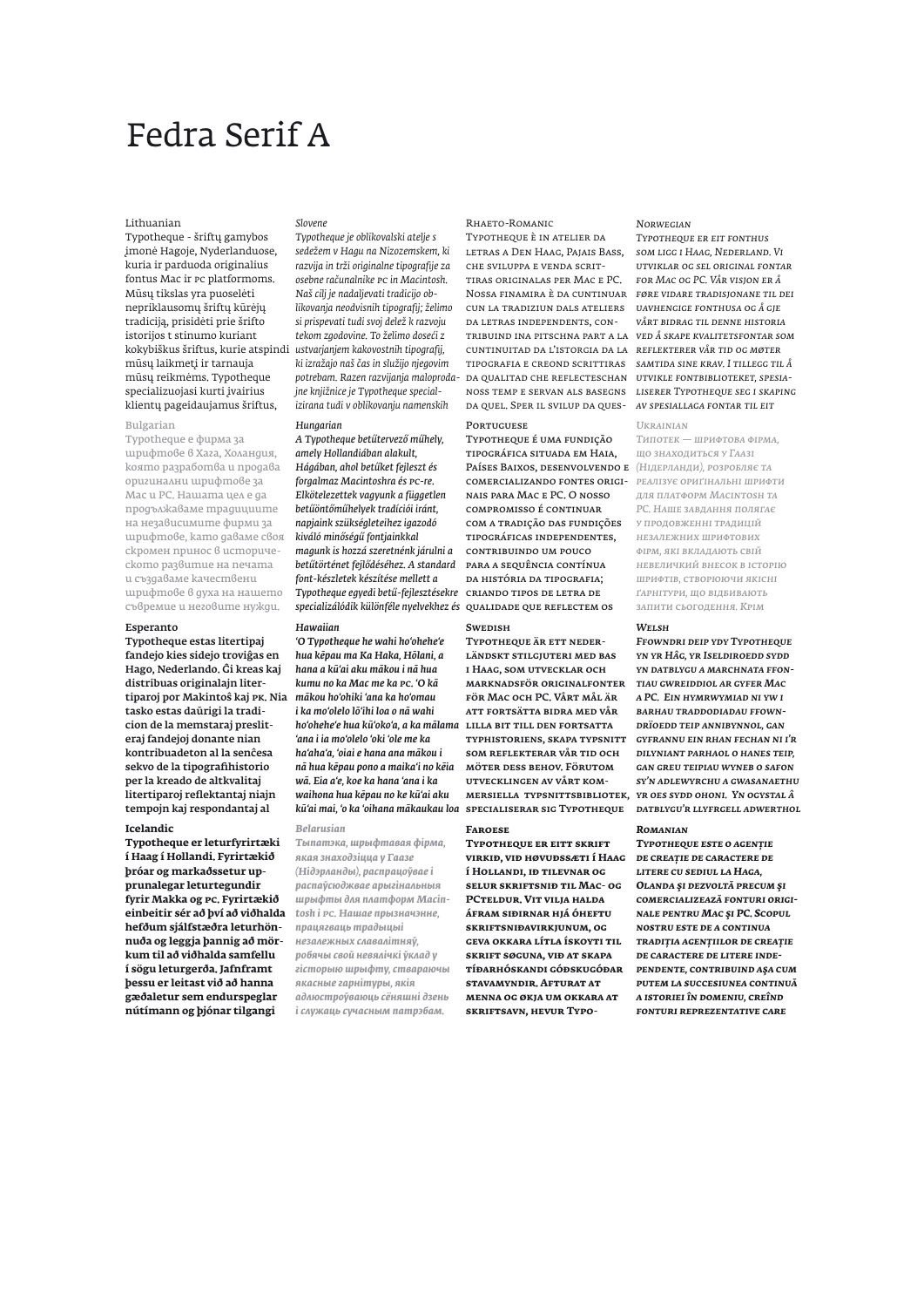# Fedra Serif B

#### Russian

Типотек—шрифтовая фирма, находящаяся в Гааге (Нидерланды), разрабатывающая и реализующая оригинальные шрифты для платформ Macintosh и PC. Наша задача заключается в продолжении традиций независимых шрифтовых фирм, каждая из которых вносит свой небольшой вклад в историю шрифтов,

#### Polish

Typotheque jest domem typograficznym z siedzibą w Hadze w Holandii. Projektujemy oraz sprzedajemy fonty przeznaczone do użycia w komputerach typu Mac oraz PC. Naszym zadaniem jest kontynuowanie tradycji stworzonych przez niezależnych producentów krojów pism. Pragniemy brać skromny udział w rozwoju historii typografii, projektując wysokiej klasy

#### Slovak

Typotheque je digitálny tvorca písma so sídlom v Holandskom Hágu, ktorý navrhuje a distribuuje originálne fonty pre Mac a PC. Naším cieľom je pokračovať v tradícii nezávislých tvorcov písma a takto prispievať k nepretržitému vývoju histórie typografie. Typotheque produkuje vysoko kvalitné fonty, ktoré odrážajú našu dobu a jej meniace sa potreby. Popri tvorbe

#### **Dutch**

**Typotheque is een in Den Haag gevestigde digitale letteruitgeverij die originele lettertypes voor de Mac en PC ontwikkelt en verkoopt. Ons doel is de tradities van onafhankelijke letteruitgeverij**  *reflekteer en huidige behoeftes in*  **voort te zetten en ons deeltje bij te dragen aan de voortgang van de lettergeschiedenis. We ontwikkelen kwalitatieve lettertypes die deze tijd weerspiegelen en die de huidige** 

#### *Italian*

*Typotheque è una fonderia di caratteri con sede a L'Aia, nei Paesi Bassi, che sviluppa e distribuisce font originali per Mac e PC. Il nostro intento è di continuare la tradizione delle fonderie indipendenti, dando il nostro piccolo contributo alla sequenza ininterrotta della storia della tipografia, con la creazione di caratteri di qualità che rispecchiano il nostro tempo, rispondendo alle sue necessità. Oltre a sviluppare caratteri per la vendita, Typotheque è specializzata nella pro-*

#### *Greek*

*Η Typotheque είναι μία εταιρεία σχεδιασμού γραμματοσειρών με έδρα την Χάγη της Ολλανδίας, όπου αναπτύσσει και εμπορεύεται πρωτότυπες γραμματοσειρές για Mac και PC. Δέσμευσή μας είναι να συνεχίσουμε την παράδοση των ανεξάρτητων εταιρειών σχεδιασμού γραμματοσειρών, συνεισφέροντας ένα μικρό κομμάτι στην εξέλιξη της τυπογραφίας, δημιουργώντας ποιοτικές γραμματοσειρές όπου εκφράζουν* 

#### *German*

*Typotheque ist ein Schrifthaus in Den Haag, den Niederlanden, das originale Fonts für Mac und PC entwickelt und vermarktet. Unser Engagement gilt dem Fortsetzen der Traditionen unabhängiger Schriftgießereien und der Fortführung der Schriftgeschichte durch das Entwickeln von qualitativ hochwertigen Schriften, die den Erfordernissen unserer Zeit entsprechen und diese wiederspiegeln. Neben dem Aufbauen eines Schriftsortimentes ist* 

#### *Afrikaans*

*Typotheque is 'n tipografiese werkswinkel gebaseer in Den Haag, Nederland, wat oorspronklike lettertipes vir Mac en PC ontwikkel en bemark. Deur die skepping van kwaliteit lettertipes wat ons era ag neem, streef ons daarna om die tradisies van onafhanklike tipografiese werkswinkels voort te sit met ons bydrae tot die ononderbroke geskiedenis van tipografie. Bo en behalwe die ontwikkeling van 'n* 

#### **SPANISH**

Typotheque es una fundición tipográfica ubicada en La Haya, Holanda, que desarrolla y comercializa fuentes digitales *comercialitza fonts digitals*  originales para Mac y PC. Nuestro objetivo es seguir la tradición de las fundiciones independientes, con nuestra pequeña aportación a la continuidad de la historia de la tipografía, creando tipos de *de qualitat que reflecteixen*  calidad que reflejan nuestro tiempo y cubren sus necesi-

#### Finnish

Typotheque on Haagissa, Alankomaissa, sijaitseva kirjainmuotoilutoimisto, joka kehittää ja markkinoi alkuperäisfontteja käytettäväksi Mac- ja PC-ympäristöissä. Olemme sitoutuneet jatkamaan itsenäisten kirjainmuotoilutalojen perinteitä. Myötävaikutamme omalta osaltamme kirjainmuotoilun historian jatkumoon luomalla laadukkaita kirjasin-

#### **Сzеcн**

Typotheque je písmolijna sídlící v Holandském Hágu, vyvíjející originální písma pro Mac a PC. Jsme zavázáni tradici nezávislých písmolijen, přispívajících svým malým dílem do neustále se rozvíjející historie písmové tvorby, navrhováním vysoce kvalitních písem, které odrážejí naši dobu a reflektují její potřeby. Mimo

#### **Albanian**

**Typotheque është një bashkim shtypjeje bazuar në Hagë të Hollandës, që zhvillon dhe tregëton lloje shkrimesh për Mac dhe PC-in. Detyrimi ynë është që të vazhdojmë traditat e bashkimeve të shkrimeve të pavarura duke dhënë kontributin tonë të vogël në zinxhirin e vazhdueshëm të histories së shkrimit, DUKE KRIJUAR LLOJE SH** 

#### *Catalan*

*Typotheque és una foneria tipogràfica amb seu a La Haia, Holanda, que desenvolupa i originals per Mac i PC. El nostre objectiu és seguir la tradició de les foneries independents, amb la nostra petita aportació a la continuïtat de la història de la tipografia, creant tipus el nostre temps i cobreixen les seves necessitats. A més a més del* 

#### *French*

*Typotheque est une fonderie située à La Haye, Pays-Bas, qui développe et commercialise des polices de caractères originales pour Mac et PC. Notre parti-pris est de perpétuer la tradition des fonderies indépendantes et de contribuer pour une petite part à la continuité de l'histoire de la typographie, en créant des polices de qualité qui reflètent notre époque et répondent à ses besoins. En plus* 

#### *Maltese*

*Typotheque, hija fabbrika ta' stili ta' l-ittajpjar imwaqqfa f'The Hague, l-Olanda, li tiżviluppa u tpoġġi għall-bejgħ fis-suq kummerċjali, fonts oriġinali għall-Mac u kompjuters (PC). Il-kariga tagħna hi li nkomplu t-tradizzjonijiet ta' dawn it-tip ta' fabbriki independenti; nikkontribwixxu, bil-parti żgħira tagħna, għassekwenza kontinwa ta' l-istorja ta' l-ittajpjar, noħolqu stili* 

#### *Basque*

*Hagako, Herbeheretako moldiztegia da Typotheque. Mac eta PCrako letra-molde originalak garatu eta merkaturatzeko jaioa. Moldiztegi independienteen usadioari eutsi nahi diogu. Tipoen historia etengabeari geure ekarpentxoa jarri. Geure garaia islatuko duten, bere premiei erantzungo dieten kalitatezko letramoldeak sortzea. Gainera neurrira egindako irtenbideak* 

*supports over 80 languages*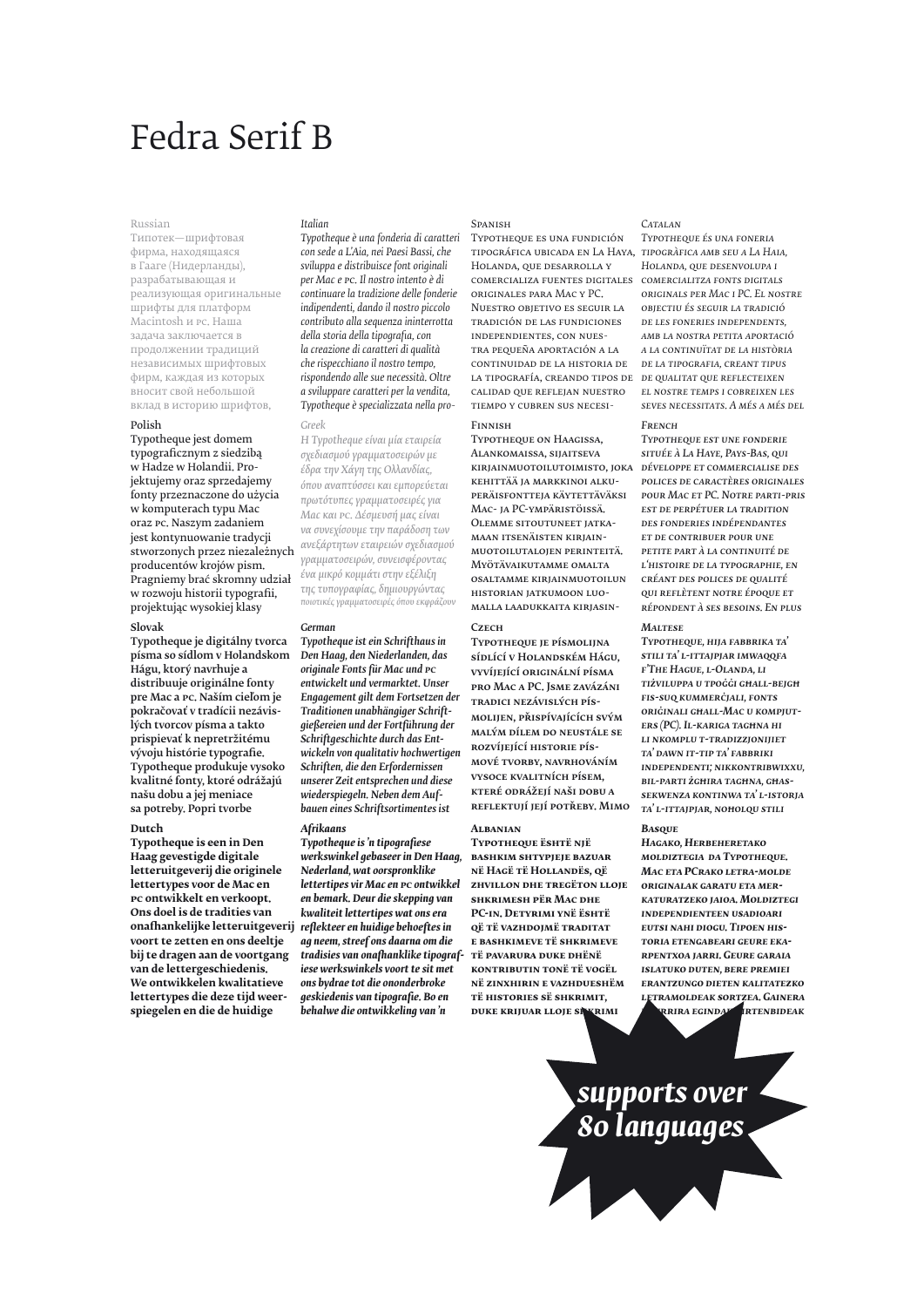**Instead of seeking inspiration in the past, Fedra Serif is a synthetic typeface where aesthetic and technological decisions are linked. Fedra combines seemingly contradictory ways of constructing characters into one harmonious font. Its humanistic roots (the rhythm of the handwriting) is balanced with rational drawing (a coarse computer-screen grid).**

Fedra Serif has four weights, italics, small caps, and expert sets for each weight and four different numeral systems (*proportional, lining figures; old style figures; tabular, fixed-width figures; and fractions*), plus additional open circled and closed circled numerals. The font also comes in two different versions with different lengths of the ascenders and descenders (*stem lengths*). Version A matches the proportions of Fedra Sans, with a large x-height and short stem length, which make it work well in small sizes and in low-resolution print. Version B prolongs the stem lengths up to 12%, and increases the contrast between the thick and thin parts. Both versions have the same letter widths and kerning pairs, so they can be interchanged in a body of text without reflowing the text. Also available is a Cyrillic, Greek, Greek polytonic, Math, and Phonetic versions. All these fonts (*except Phonetic*) are built into our Fedra Serif Pro OpenType font.

Combined, these variants result in a typeface suitable even for most complex typographic situations. It is a common practice to present new typefaces as solutions for particular problems. Fedra Serif tries to go beyond the problemsolving aspect of type design, it is a contemporary typeface, and reflects on its historical position and motivations for designing type today.

**H Fedra Serif A είναι μια ανισόπαχη γραμματοσειρά χαμηλού κοντράστ με πατούρες και αποτελεί μέρος μιας οικογένειας γραμματοσειρών που περιλαμβάνει επίσης παραλλαγές όπως η ισόπαχη χωρίς πατούρες (Sans Serif) και η ισόπαχη με χαρακτήρες σταθερού πλάτους (Monospace). Aντί να αναζητά έμπνευση στο παρελθόν, η Fedra Serif είναι μια σύγχρονη, πολυσύνθετη γραμματοσειρά όπου η αισθητική και τεχνολογική πλευρά της είναι συνδεδεμένες.**

H Fedra συνδυάζει φαινομενικά αντιφατικούς τρόπους σχεδίασης σε μια απόλυτα, όμως, αρμονική γραμματοσειρά. Oι ανθρωπιστικές της καταβολές (*χειρόγραφος ρυθμός*) ισορροπούν με τον ορθολογικό σχεδιασμό (*τραχύς κάνναβος στην οθόνη του υπολογιστή*). H Fedra Serif διαθέτει 4 βάρη, πλάγια, μικρά κεφαλαία και σέτ ειδικών χαρακτήρων (experts) για κάθε βάρος και τρία διαφορετικά συστήματα αρίθμησης (*ανισοϋψείς αναλογικοί, ισοϋψείς αναλογικοί καθώς και αριθμοί σταθερού πλάτους*), ενώ εκτός από μονοτονικό, είναι διαθέσιμη και σε πολυτονικό σύστημα. H γραμματοσειρά διατίθεται επίσης σε δύο διαφορετικές εκδοχές με διαφορετικά ύψη των ανωφερών και κατωφερών στοιχείων. H εκδοχή A ταιριάζει στις αναλογίες της Fedra Sans, με μεγάλο ύψος πεζών (x-height) και μικρά ανωφερή.

H εκδοχή B έχει αυξημένο κοντράστ και επιμηκυμένα ανωφερή, γεγονός που την κάνει ιδανικότερη για εκτυπώσεις υψηλής ανάλυσης ή χρήση σε μεγαλύτερες στιγμές γραμμάτων. O συνδυασμός αυτών των παραλλαγών έχουν σαν αποτέλεσμα μια γραμματοσειρά ικανή να δώσει λύσεις σε περίπλοκα τυπογραφικά προβλήματα.

**Когда в 2002 году я приступил к работе над шрифтом Федра Сериф, я намеревался дополнить его знаками кириллического и греческого алфавитов. Я разработал греческую версию параллельно с латинской в сотрудничестве с** *Панагиотисом Харатзопулосом.* 

Процесс стимулировался с обеих сторон: не только рисунок латинских знаков определял рисунок греческих, но и наоборот, греческие знаки влияли на латинские, поскольку обе версии создавались одновременно. Я надеялся, что результатом такого метода работы станет подлинный греческий шрифт, а не просто эллинизированный латинский. Разработка кириллицы началась уже после публикации латинской части, поэтому метод работы должен был отличаться от работы над греческими знаками. Поскольку латинский и греческий шрифты были уже закончены, я хотел создать оригинальный кириллический шрифт, способный как дополнить их, так и функционировать самостоятельно. Важно отметить, что этот шрифт разрабатывался не из коммерческих соображений: это не было заказом или решением дизайнерской проблемы. И, поскольку срок сдачи работы отсутствовал, было достаточно времени для экспериментов и проб, которые оказались чрезвычайно полезны, хотя для завершения проекта потребовалось почти два года. Несмотря на то, что я восемь лет изучал в школе русский язык и свободно на нем изъяснялся, я считал полезным привлечь к работе над проектом носителя языка. *Дело не в том, что я считаю невозможным создать шрифт, основанный на недостаточно знакомой системе письма – есть многочисленные примеры, которые демонстрируют обратное.*

### A

Fedra Serif has four weights, italics, small caps, and expert sets for each weight and four different numeral systems (proportional, lining figures; old style figures; tabular, fixed-width figures; and fractions)

#### B

Fedra Serif has four weights, italics, small caps, and expert sets for each weight and four different numeral systems (proportional, lining figures; old style figures; tabular, fixed-width figures; and fractions)

#### A

H Fedra συνδυάζει φαινομενικά αντιφατικούς τρόπους σχεδίασης σε μια απόλυτα, όμως, αρμονική γραμματοσειρά. Oι ανθρωπιστικές της καταβολές (χειρόγραφος ρυθμός) ισορροπούν με τον ορθολογικό σχεδιασμό

#### B

H Fedra συνδυάζει φαινομενικά αντιφατικούς τρόπους σχεδίασης σε μια απόλυτα, όμως, αρμονική γραμματοσειρά. Oι ανθρωπιστικές της καταβολές (χειρόγραφος ρυθμός) ισορροπούν με τον ορθολογικό σχεδιασμό

### A

Несмотря на то, что я восемь лет изучал в школе русский язык и свободно на нем изъяснялся, я считал полезным привлечь к работе над проектом носителя языка.

### B

Несмотря на то, что я восемь лет изучал в школе русский язык и свободно на нем изъяснялся, я считал полезным привлечь к работе над проектом носителя языка.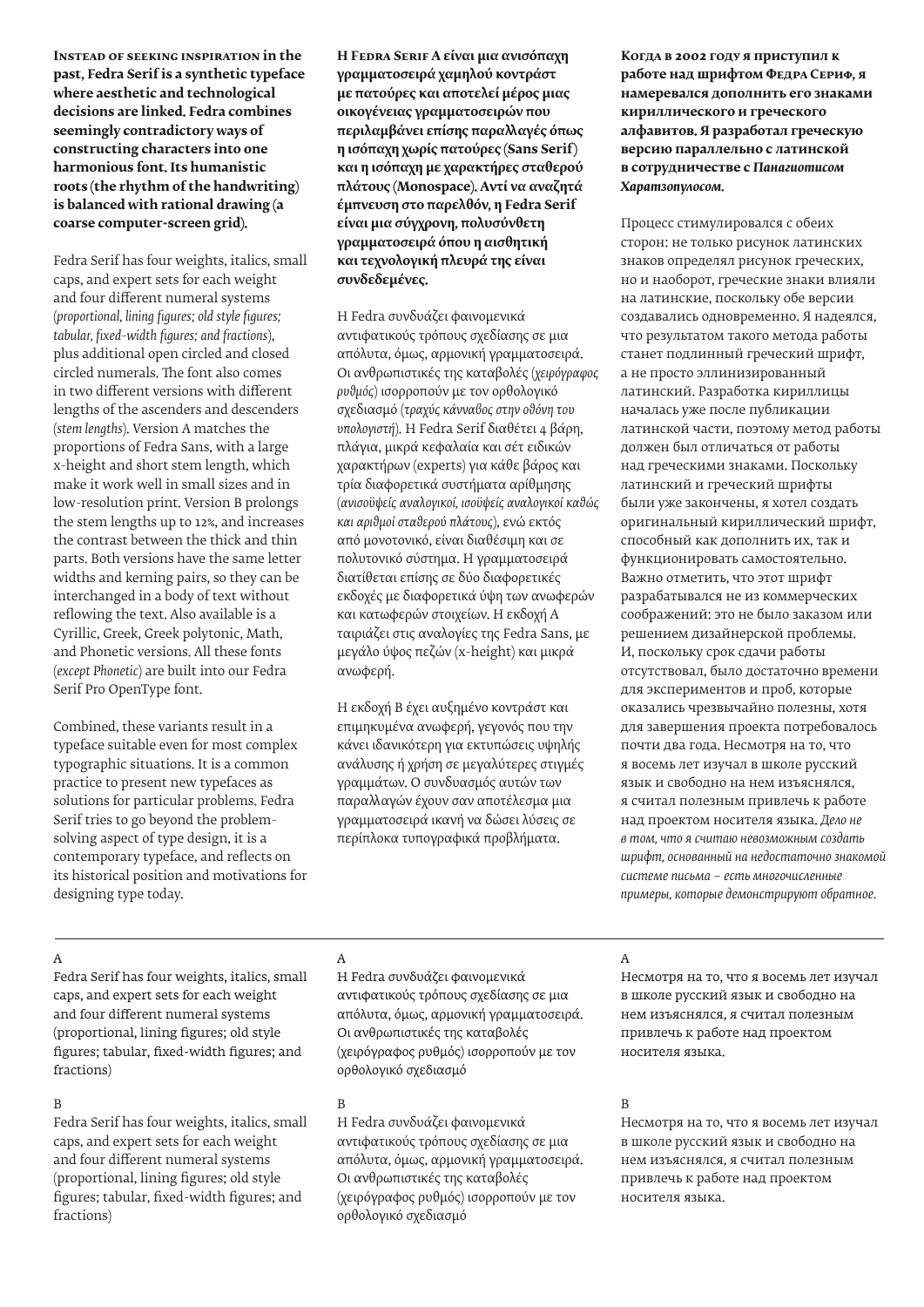### **OpenType features (as for example used in Adobe InDesign CS)**

¡¿abc?! (d-e) [€1–2\$] ▶  $\mathcal{L}$ ABC $\mathcal{L}$ ! (D-E) [EI-Z\$]

Case Sensitive forms (case) When caps are applied from within an application (not when text is typed in caps) appropriate casesensitive forms are automatically applied. Regular brackets, paranthesis, dashes, hyphen, currency symbols, and numerals are replaced with their capital forms.



| fig <sub>1</sub><br>'ABCD' 'Abc/defg'?!<br>'ABCD' 'ABC/DEFG'?                                             | fig <sub>2</sub><br>'ABCD' 'Abc/defg'?<br>'ABCD' 'ABC/DEFG'?                                                                                                                                                                                                                                                                                                        | <b>Chevrolet Magazin / Co</b><br>Hide Options<br>OpenType<br><b>ALCABE</b><br>白尾蛇<br><b>V Strak Cap</b><br><b>USH</b><br>田 まる line<br>Superstrip<br>日期。<br>图数字<br>Subscript<br>写白面=<br>T tim<br><b>Undertoon</b><br>市業日<br>$T+1$<br>Strikethrough<br>0 % 3<br>Ligatures<br>Underline Options<br>Strikerhrough Options.<br>No Break<br>fig 1 | Hide Ontare<br><b>Spectro</b><br>Discretionary Ugatures<br><b>Road Aven</b><br>Tier 田点4mm<br><b>Small Caps</b><br>12,909<br>Gedinal.<br><b>Падатител</b><br>1364<br>Seytehl<br>& Lines Bay In<br>(Titing Aberrates)<br><b>TOMA</b><br>liaboccipe<br>$IT+$<br>日本王<br>/ Stevenball Alternated<br><b>UNDER</b><br>330<br>48.216<br>$T$ :<br>Strictivide<br>930<br>aperteriptiSuperior<br>Ligatores<br>Subscript/Interior<br>Underline Options,<br><b>Биликасит</b><br>Strikethrough Options.<br>Desaward and<br>No lineak<br>Tabular Limma<br>raportional Oldstyk<br>Proportional Lining<br>fig 2<br>Tabular Oldstyle<br><b>Befault Figure Style</b>                                                                      |
|-----------------------------------------------------------------------------------------------------------|---------------------------------------------------------------------------------------------------------------------------------------------------------------------------------------------------------------------------------------------------------------------------------------------------------------------------------------------------------------------|---------------------------------------------------------------------------------------------------------------------------------------------------------------------------------------------------------------------------------------------------------------------------------------------------------------------------------------------|------------------------------------------------------------------------------------------------------------------------------------------------------------------------------------------------------------------------------------------------------------------------------------------------------------------------------------------------------------------------------------------------------------------------------------------------------------------------------------------------------------------------------------------------------------------------------------------------------------------------------------------------------------------------------------------------------------------------|
|                                                                                                           | Small Capitals (SMCP $G$ C2SC)<br>In Adobe applications there are two methods<br>of applying small capitals. The first one (fig 1)<br>replaces only lower case letters by small caps.                                                                                                                                                                               |                                                                                                                                                                                                                                                                                                                                             | The second method (fig 2) replaces also capital<br>letters by small capitals, and substitutes regular<br>quotation, exclamation, question marks for<br>lowered small caps quotes.                                                                                                                                                                                                                                                                                                                                                                                                                                                                                                                                      |
| 012345 012345<br>012345 012345                                                                            | Slashed Zero (ZERO)<br>Because in some circumstances '0', can be<br>mistaken for an 'O', alternative forms of 'slashed<br>zero' are available.                                                                                                                                                                                                                      |                                                                                                                                                                                                                                                                                                                                             |                                                                                                                                                                                                                                                                                                                                                                                                                                                                                                                                                                                                                                                                                                                        |
| fiflffifflfhffjfkaj<br>fiflffifflfhfffkaj                                                                 | Standard Ligatures (LIGA)<br>Standard ligatures are glyphs which are designed<br>to improve the kerning and readability of certain<br>letter pairs. For example, when this feature is<br>activated, typing 'f' and 'i' will automatically<br>produce the 'fi' ligature. Using ligatures does not<br>affect the spelling and hyphenation of your text in<br>any way. |                                                                                                                                                                                                                                                                                                                                             | <b>Station Charles Value</b><br><b>Hide Options</b><br><b>Pedra State Pr</b><br>OpenType<br>All Caps<br><b>OMK</b><br>Small Caps<br>2301<br>图蓝彩印刷<br>作中のの<br>Superscript<br>$0.84 -$<br>图 四 4><br><b>YO 実=</b><br>Subscript<br>01/17/10 13:00<br>Underline<br>立案U<br>T÷<br>Strikethrough<br>会演に<br>Underline Options<br>Strikethrough Optoni<br>No Break                                                                                                                                                                                                                                                                                                                                                               |
| 21/2 31/10 41.25/5,100<br>$2\frac{1}{2}3\frac{1}{10}4^{1.25}\frac{1}{5.100}$                              | <b>Arbitrary Fractions (FRAC)</b><br>Fedra Serif Pro includes a number of pre-designed<br>fractions, and other arbitrary fractions are easily<br>made by using the fraction feature.                                                                                                                                                                                |                                                                                                                                                                                                                                                                                                                                             | Hide Options<br>Discretionary Ligatures<br>- 3<br>CrienTyp<br>All Caps<br>日落图<br># Tractions<br>Small Caps<br>介護所<br>Ordinal<br>■ 森本(214.80)<br>$T = 0$ it as<br>$0.36 -$<br>(Swash)<br>Superscript<br>11 AV 11<br>Subscript:<br>工作第=<br>[Titling Alternates]<br>最低限回<br>$\mathbf{r}$ and $\mathbf{r}$<br>Contestual Alternates]<br>Uniterline<br>0.38M<br>$T \rightarrow$<br>经间间<br>All Small Caps<br>Strikethrough<br>13061<br>LINDINGS: BAGINA USA<br>Superncript/Superior<br>Lightunes<br>Subscript/Inferior<br>Linderline Options<br>Numerator<br>Strikethrough Options<br>Dersomi nato<br>No Break<br>Tabular Lining<br>Proportional Oldstyle<br>Proportional Lining<br>Tabular Oldstyle<br>Default Figure Style |
| $(1)(12)(123)$ [4] [567890]<br>$\bullet$ $\bullet$ $\bullet$ $\bullet$ $\bullet$ $\bullet$ $(4)$ (567890) | Discretionary Ligatures (DLIG)<br>Fedra Serif includes handy features such as<br>replacing hyphen and greater than/less than signs with<br>by real arrows, or automatic activation of circled<br>numerals by closing them in parenthesis when the                                                                                                                   |                                                                                                                                                                                                                                                                                                                                             | Tandard & Overside Tangania 1, 01<br>Hide Options<br>Ford a Long Av<br><b>KIDDITION</b><br>> « Decretionary Ligatures<br><b>Book</b><br>VAIL CASTL<br>O SEK<br>Fractions<br>$\begin{array}{ccc} \mathbf{T}^{(1)} & \mathbf{r} & \mathbf{R} \neq 3 \approx \mathbf{r} \\ \mathbf{0} & \mathbf{r} & \mathbf{R} \neq 0 \end{array}$<br><b>Strait Caps</b><br>$D$ SEM<br>Cedirual<br>の第一<br>Superstript<br><b>ISwash</b><br>Subscript<br>Y.D.W-<br>[Titling Alternates]<br>江 400 日工 400<br><b>IContentati Alternates</b>                                                                                                                                                                                                   |

st ct -->, ->, <--, -^, ^-▶ st ct  $\rightarrow, \rightarrow, \leftarrow, \uparrow, \downarrow$ 

numerals by closing them in parenthesis when the discretionary ligature feature is activated. Brackets activate alternative inverse enclosed numerals. Besides these extra possibilities, discretionary ligatures feature also activate substitution of  $\operatorname{\acute{e}t}$  st ligature, and  $dt$  *st ch ck* in Italic fonts. Discretionary ligatures are off by default in Adobe applications.

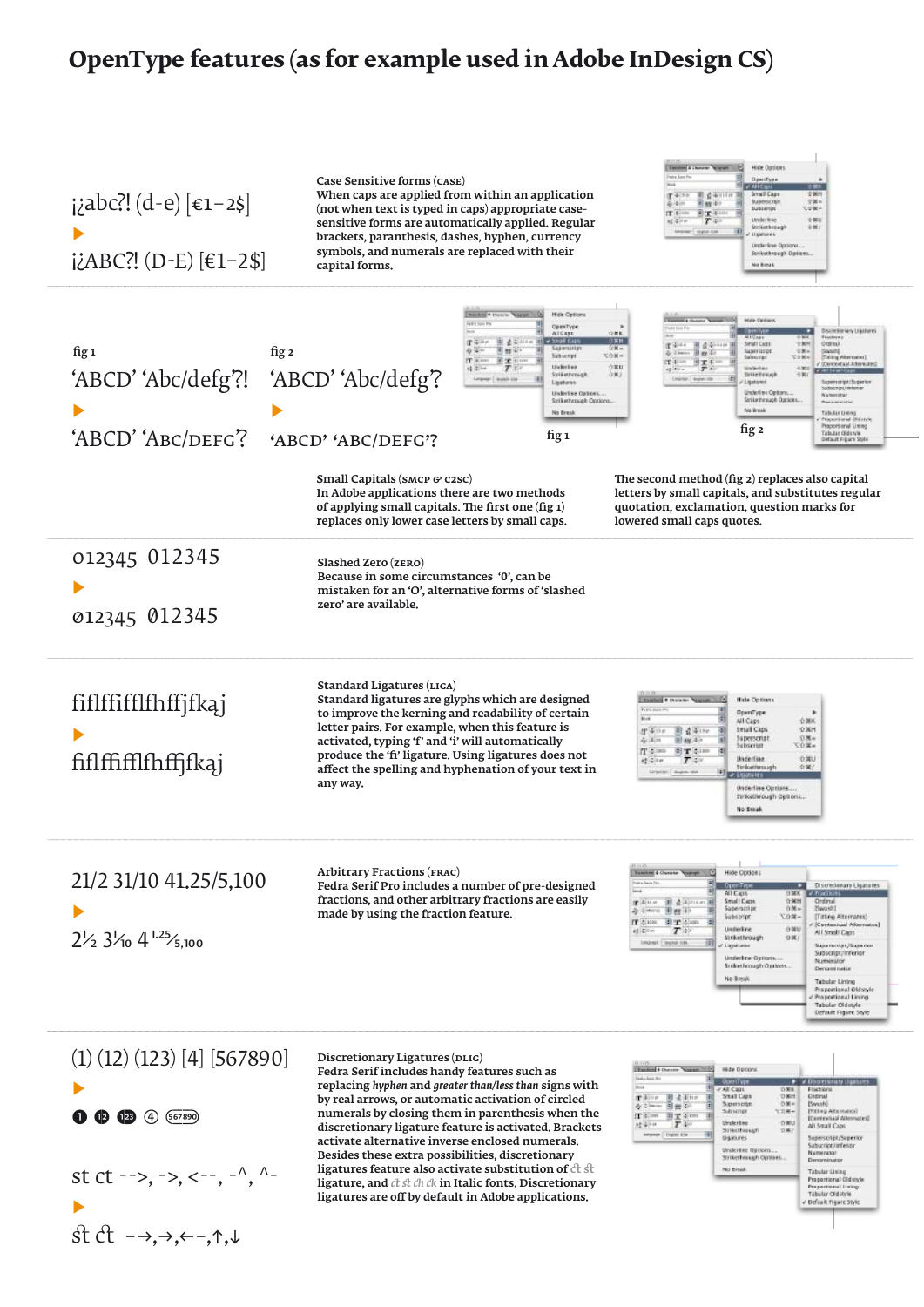| 1a 2o No<br>$1^{\underline{a}}$ $2^{\underline{o}}$ $N^{\underline{o}}$                                                                                                                | Ordinals (ORDN)<br>The ordinals feature replaces alphabetic glyphs<br>(not numerals) with their corresponding superior<br>forms.                                                                                                                                                                                                                                                                                                                                                                     | <b>MEN P</b> Dom<br><b>HER UDEERS</b><br>Discussionally collective<br><b>Fractions</b><br><b>FedEL Suite Fit</b><br><b>CresTyps</b><br>$x$ 00au<br>学業科<br>AII Caps<br>[Swark]<br>全国时<br>图像をついた期<br>Small Cape<br>[Traileng Albermates]<br><b>Supersonat</b><br>受賞の<br>图据中<br>[Contextual Abstrates]<br>Subscript<br>工业第一<br>All Small Caps<br>到宝本→<br><b>Underline</b><br>2.901<br>$T \rightarrow$<br>Superscreensuperior<br>Strikethrough<br>受害亡<br>Subscript (Inferior<br>Distance: Depend com<br><b>IST</b><br>Ligatures<br>Numerator<br>Denomi nator<br>Underline Options.<br>Strikerhrough Options.<br>Tologian Linkson<br>Proportional Oldstyle<br><b>No Break</b><br>Proportional Lineag<br>Tabular Oldstyle |
|----------------------------------------------------------------------------------------------------------------------------------------------------------------------------------------|------------------------------------------------------------------------------------------------------------------------------------------------------------------------------------------------------------------------------------------------------------------------------------------------------------------------------------------------------------------------------------------------------------------------------------------------------------------------------------------------------|---------------------------------------------------------------------------------------------------------------------------------------------------------------------------------------------------------------------------------------------------------------------------------------------------------------------------------------------------------------------------------------------------------------------------------------------------------------------------------------------------------------------------------------------------------------------------------------------------------------------------------------------------------------------------------------------------------------------|
| <b>ГПКЛДВЦЩШЗЬЪЮИЙТЖ</b><br>znk^gвцщшзьъюийтж<br>Traditional Cyrillic forms above, and<br>preferred Bulgarian shapes below                                                             | Localized Forms (LOCL)<br>Some languages such as Bulgarian, Serbian or<br>Macedonian prefer variant letter shapes to the<br>standard Cyrillic shapes. This feature replaces<br>standard forms with localized ones, when the text is<br>tagged Bulgarian, Serbian or Macedonian.                                                                                                                                                                                                                      | бгдтп<br>δīgūin<br>Traditional Cyrillic forms above, and<br>Serbian and Macedonian cursive variants<br>below.                                                                                                                                                                                                                                                                                                                                                                                                                                                                                                                                                                                                       |
| $x(1+1.42) = xy 37 \pi r2$<br>$Y^{(1+1.42)} = XY 37 \pi^{T2}$                                                                                                                          | Superscript / superiors (sups)<br>Replaces all styles of figures (old style, tabular,<br>lining) and letters with their superior alternates,<br>which can be used for footnotes, formulas,<br>etc. Superior characters are more legible than<br>mathematically scaled characters, have similar<br>stroke weight, more generous spacing, and better<br>complement the rest of the text.                                                                                                               | Hide Options<br>Discretionary Ligaranos<br><b>BarnTyss</b><br><b>Präckens</b><br>All Caps<br>日常机<br><b>STATE CADA</b><br>OMH<br>图像中112円<br><b>Did inside</b><br>$T = 1 - 1$<br>Suserscript<br>D 36 =<br>[Severk]<br>의 ## 주는<br><b>De 12</b> (4)<br>[Titling Alternates]<br>Subscript<br>天白菜=<br>网络亚洲<br>[Contestual Abernates]<br>Underline<br>立実日<br>$T \Leftrightarrow$<br>All Snull Card<br>Strikuthrough<br>DW:<br>Ligatures<br>of Submissional Superior<br>Suitan entity in leader to a<br>Underline Options<br>Numerator<br>Strikethrough Options<br>Denominator<br>No Break<br>Tabular Lining<br>Proportional Oldstyle<br>Prescriteral Lining<br>Tabular Oldstyle<br>Default Figure Style                    |
| $H2O(100,00 + $500)$ sm<br>$(100,00 + $500)$ SM<br>H <sup>2</sup> O                                                                                                                    | Subscript / inferiors (SINF)<br>Replaces all styles of figures (old style, tabular,<br>lining) and letters with their inferior alternates,<br>used primarily for mathematical or chemical<br>notation. Inferior characters are more legible than<br>mathematically scaled characters, have similar<br>weight of stroke, more generous spacing, and<br>better complement the rest of the text.                                                                                                        | <b>Standard # Chancer Separate 100</b><br>Hide Options<br><b>PARK Stone Road</b><br>Discretionary Ligatures<br>白翼形<br><b>Fractions</b><br>All Casti<br>图 金山山 目<br>Small Caps<br>OWH<br>overal<br>IT Disks<br>白耳叶<br>[Swash]<br>Superscript<br>图相对<br><b>て0米。</b><br>[Titling Atternates]<br>Sutterript<br>$E(T+1)$<br>11.7<br>[Cortestasi Alternates]<br>$0 \times 0$<br>$T =$<br>Underline<br>経済所<br>All Small Caps<br>Strikethrough<br>0.96<br>Infraser C. Evans, 198<br>Superscript/Superior<br>Ligatures<br>e laboritat/inhite<br>Underline Options<br>Numerator<br>Strikethrough Cigtiges<br>Denominator<br>No Brask<br>Tabular Lining<br>Proportional Oldstyle<br>Preportional Lining                         |
| $({[012-3456-789 \text{ $$E$}^{\text{*}})]}$<br>$([012-3456-789 \; \text{S} \cdot \text{V}$<br>$({[012-3456-789 \; \text{£} \cdot \text{)}])}$<br>$(\{[012-3456-789 \; \text{$E*}]\})$ | Tabular Lining Figures (TNUM_LNUM)<br>Proportional Oldstyle Figures (PNUM_ONUM)<br>Proportional Lining Figures (PNUM_LNUM)<br>Tabular Oldstyle Figures (TNUM_ONUM)<br>Changes figures to any selected style: Lining<br>figures which fit better with all-capital text, old-<br>style figures, for use in a flow of lowercase and<br>upper case text, or tabular (fixed width) versions.<br>Brackets, parenthesis, dashes, and monetary<br>figures are also replaced by their appropriate<br>version. | <b>Hide Options</b><br><b>ConsType</b><br><b>Oklonesionary Ligatures</b><br>o<br>All Caps<br><b>位别区</b><br>Fractions<br>图 金英国口<br>Small Caps<br>合属社<br><b>Ordinal</b><br>œ.<br>$O$ M=<br>(Swissin)<br>剾<br>Superstript<br>国務局<br>安洋市<br>Subscript:<br>下行第一<br>[Titing Allamates]<br>$\Pi$ 4 mm<br>图工 9 1004<br>(Contentual Alternates)<br>Underline<br>Q MU<br>$T =$<br>All Small Caps<br>Strikethrough<br>登案儿<br>田<br>Superson pt/Superior<br>v Ugatures<br>Subscript/Inferior<br>Underline Options.<br>Numerator<br>Strikethrough Options<br>Denominator<br>No Break<br>Tabular Lining<br><b>Report long Oil</b><br>Proportional Lining<br><b>Tabular Oldstyle</b><br>Default Figure Style                        |
| Quality $Qy \triangleright Q$ uality $Qy$<br><b>ABDEF ▶ ABDEF</b>                                                                                                                      | Swash (sws <sub>H</sub> )<br>Swash feature replaces default capitals for swash<br>variants. If the swash capital has a prolonged<br>stroke on the right side (e.g. $Q K R$ ) than it is not<br>applied when followed glyph with a descender.                                                                                                                                                                                                                                                         |                                                                                                                                                                                                                                                                                                                                                                                                                                                                                                                                                                                                                                                                                                                     |
| Th $Fh$ Th $\blacktriangleright$ Th $Fh$ Th<br>Th $Th \rhd Th$ $\blacktriangleright$ Th $Th \rhd Th$                                                                                   | Contextual alternates (CALT)<br>Standard ligatures in Fedra Serif are those which<br>fix a conflict between two characters (e.g. fi fk<br>ffj). Discretionary ligatures are purely aesthetical<br>combinations (e.g. st ct). To give a freedom to<br>control separately a third kind of ligatures, Th<br>ligature is activated by contextual alternates<br>option. Contextual alternates are on by default in<br>Adobe applications.                                                                 |                                                                                                                                                                                                                                                                                                                                                                                                                                                                                                                                                                                                                                                                                                                     |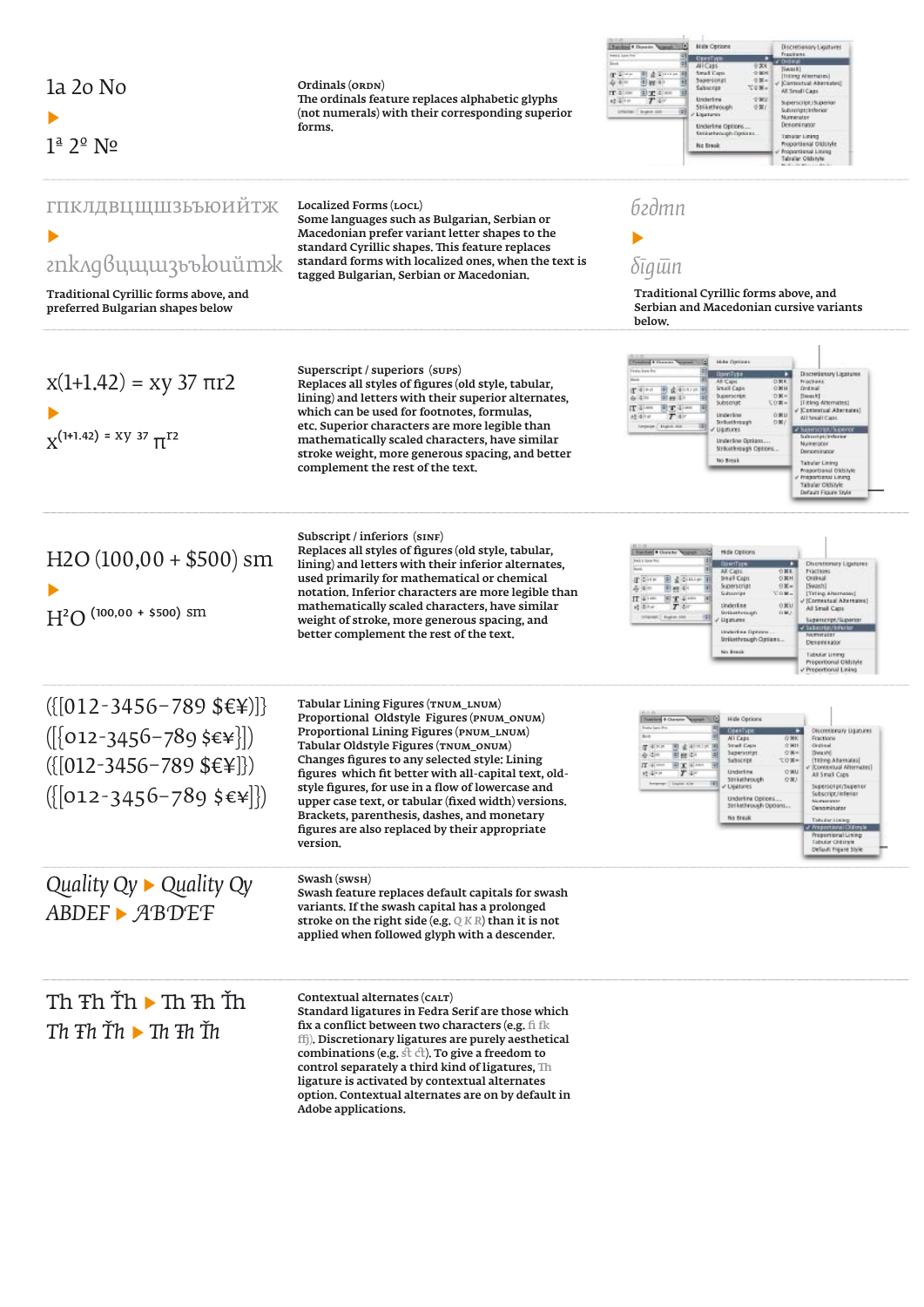## **Stylistic Sets (as for example used in Adobe InDesign CS)**

#### **Stylistic Sets**

Fedra Serif includes some alternative characters which can be activated by turning on 'Stylistic Sets' in Adobe applications. This is the easiest way to control globaly replacing one particular glyphs by another. Imagine you prefer a capital Q with a long tail. Intead of copy and pasting it manually, you have a choice to apply a Stylistic Set which will use the selected alternate version of the glyph. You can control the Stylistic Sets also with your style sheets.

Find our what is hiding behind Stylistic Set 1 to 9

| $\blacktriangleright$ Qq                                                                                                                                                                                                                                                                                                                                                                                                                                                                                                                                                                                                                                                                                                                                                                                                                                                                                                           | Stylistic Set 1 (sso1)<br>Standard capital Q will be replaced by Q with an extended<br>tail. This changes also small capitals. Bullet point will be<br>replaced by a square.                  |                                                                                                                                                                                                                                                                          |                                                                                                                                                                                                                                                                                                                                                                                                                                                                                                                                                                                                                          |
|------------------------------------------------------------------------------------------------------------------------------------------------------------------------------------------------------------------------------------------------------------------------------------------------------------------------------------------------------------------------------------------------------------------------------------------------------------------------------------------------------------------------------------------------------------------------------------------------------------------------------------------------------------------------------------------------------------------------------------------------------------------------------------------------------------------------------------------------------------------------------------------------------------------------------------|-----------------------------------------------------------------------------------------------------------------------------------------------------------------------------------------------|--------------------------------------------------------------------------------------------------------------------------------------------------------------------------------------------------------------------------------------------------------------------------|--------------------------------------------------------------------------------------------------------------------------------------------------------------------------------------------------------------------------------------------------------------------------------------------------------------------------------------------------------------------------------------------------------------------------------------------------------------------------------------------------------------------------------------------------------------------------------------------------------------------------|
| QQ ▶ QQ                                                                                                                                                                                                                                                                                                                                                                                                                                                                                                                                                                                                                                                                                                                                                                                                                                                                                                                            | Stylistic Set 2 (sso2)<br>Standard capital Q will be replaced by Q with an even longer<br>tail. This changes also small capitals. Bullet point will be<br>replaced by a diamond shape bullet. |                                                                                                                                                                                                                                                                          |                                                                                                                                                                                                                                                                                                                                                                                                                                                                                                                                                                                                                          |
| $QQ \triangleright QQ$                                                                                                                                                                                                                                                                                                                                                                                                                                                                                                                                                                                                                                                                                                                                                                                                                                                                                                             | Stylistic Set 3 (sso3)<br>Standard capital Q will be replaced by Q with a disconnected<br>tail. This changes also small capitals.                                                             |                                                                                                                                                                                                                                                                          |                                                                                                                                                                                                                                                                                                                                                                                                                                                                                                                                                                                                                          |
| $QQ \triangleright QQ$                                                                                                                                                                                                                                                                                                                                                                                                                                                                                                                                                                                                                                                                                                                                                                                                                                                                                                             | Stylistic Set 4 (sso4)<br>Standard capital Q will be replaced by Q with a long<br>disconnected tail. This changes also small capitals.                                                        |                                                                                                                                                                                                                                                                          |                                                                                                                                                                                                                                                                                                                                                                                                                                                                                                                                                                                                                          |
| $\beta \theta \phi \triangleright \beta \theta \phi$                                                                                                                                                                                                                                                                                                                                                                                                                                                                                                                                                                                                                                                                                                                                                                                                                                                                               | Stylistic Set 5 (sso5)<br>Standard greek letters beta, theta and phi will be replaced by<br>their cursive variants.                                                                           |                                                                                                                                                                                                                                                                          |                                                                                                                                                                                                                                                                                                                                                                                                                                                                                                                                                                                                                          |
| гбдпт $\blacktriangleright$ ī $\delta$ qū $\bar{u}$                                                                                                                                                                                                                                                                                                                                                                                                                                                                                                                                                                                                                                                                                                                                                                                                                                                                                | Stylistic Set 6 (sso6)<br>Traditional Cyrillic forms are replaced by Serbian and<br>Macedonian cursive variants.                                                                              |                                                                                                                                                                                                                                                                          |                                                                                                                                                                                                                                                                                                                                                                                                                                                                                                                                                                                                                          |
| <b>ВГДЖЗИЙКЛПТЦШЩЪЬЮ</b>                                                                                                                                                                                                                                                                                                                                                                                                                                                                                                                                                                                                                                                                                                                                                                                                                                                                                                           | Stylistic Set7 (sso7)<br>Traditional Cyrillic forms are replaced by Bulgaria and<br>Macedonian cursive variants.                                                                              |                                                                                                                                                                                                                                                                          |                                                                                                                                                                                                                                                                                                                                                                                                                                                                                                                                                                                                                          |
| $[[(0)]] \rightarrow [[0]]$                                                                                                                                                                                                                                                                                                                                                                                                                                                                                                                                                                                                                                                                                                                                                                                                                                                                                                        | Stylistic Set 8 (sso8)<br>Typeing brackets twice, and applying Stylistic Set 8 will<br>change it for true double bracket glyph.                                                               |                                                                                                                                                                                                                                                                          |                                                                                                                                                                                                                                                                                                                                                                                                                                                                                                                                                                                                                          |
| $\alpha\acute{\alpha}\zeta$ $\blacktriangleright$ $\alpha\acute{\alpha}\zeta$                                                                                                                                                                                                                                                                                                                                                                                                                                                                                                                                                                                                                                                                                                                                                                                                                                                      | Stylistic Set 9 (sso9)<br>Greek letter alpha and zeta will be replaced by alternatives<br>(Greek originally published in 2003)                                                                |                                                                                                                                                                                                                                                                          |                                                                                                                                                                                                                                                                                                                                                                                                                                                                                                                                                                                                                          |
| <b>Mon Passemaph Style</b><br>Style Name:   HyltSFK 141 E<br>Govern<br><b>Basic Chevrolet Permane</b><br><b>Listen</b><br><b>MARKED SUMMER</b><br>OpenType Features<br>down and Gearing<br>Titling Alternates<br><b>M</b> Contestual Abstrates<br>Take<br>Sweek Alternation<br><b>Personality</b> Ruled<br><b>Boxe Detient</b><br><b>BURATION</b><br>Cydesia<br><b>Bacefacey Ligitures</b><br><b>Landswitz</b><br>Fractions<br>Suited Zero<br>Brian base and harded banks<br>Buries, and his mission<br>Distancer Care<br>Figure Style: Oetsuit Figure Style<br><b>EDENTICA FARMIS</b><br>m<br>Positional Farm: General Farm<br>sie in Sales<br><b>Interview Reservated</b><br>Switch: Sets: Mary Stall<br>Set 2<br>Set 3<br>541.4<br>Set 5<br>Set 6<br>Set 7<br>Set &<br>Set 9<br>Set 10<br>Set 11<br>Set 12<br>Set 13<br><b>IN</b> President<br>Cancel   DE<br>Sat14<br>Set 15<br>Set 16<br>Set 17<br>Set 18<br>Set 19<br>Set 20 | c Character / jihn Japh With Card<br>Medium<br>$37 + 7 =$<br>中 改造1日<br>Age of Metrics<br><b>P AV +1</b><br>E T 4 MW<br>IT 4 loss:<br>п<br><b>杨 中</b><br>$T$ or<br>繭<br>Linguage: Engine USA   | <b>Hide Options</b><br>OpenType<br>$\rightarrow$<br>$0$ $K$<br>All Caps<br>Small Caps<br>$0 H$ H<br>Superscript<br>$6H -$<br>$=$ <b>N</b> $97$<br>Subscript<br>Underline<br>0 HU<br>Strikethrough<br>Ligatures<br>Underline Options<br>Strikethrough Options<br>No Break | Discretionary Ligatures<br>Fractions<br>Ordinal<br>Swash]<br>[Titling Alternates]<br>V Contextual Alternates<br>All Small Caps<br>Slashed Zero<br><b>Stylistic Sets</b><br>5e11<br>٠<br>Positional Forms<br>Set 2<br>Set 3<br>Superscript/Superior<br>5e14<br>Subscript/Inferior<br>5e15<br>[Numerator]<br>Set 6<br>[Denominator]<br>Set 7<br>5e18<br><b>Tabular Lining</b><br>5e19<br>Proportional Oldstyle<br>Set 10]<br>Proportional Lining<br>[Set 11]<br><b>Tabular Oldstyle</b><br>[Set 12]<br>√ Default Figure Style<br>Set 131<br>[Set 14]<br>[5et 15]<br>Set 16)<br>Set 17]<br>[Set 18]<br>[Set 19]<br>[Set 20] |

Stylistic sets can be controlled via Paragraph & Character Style Sheets in InDesign.